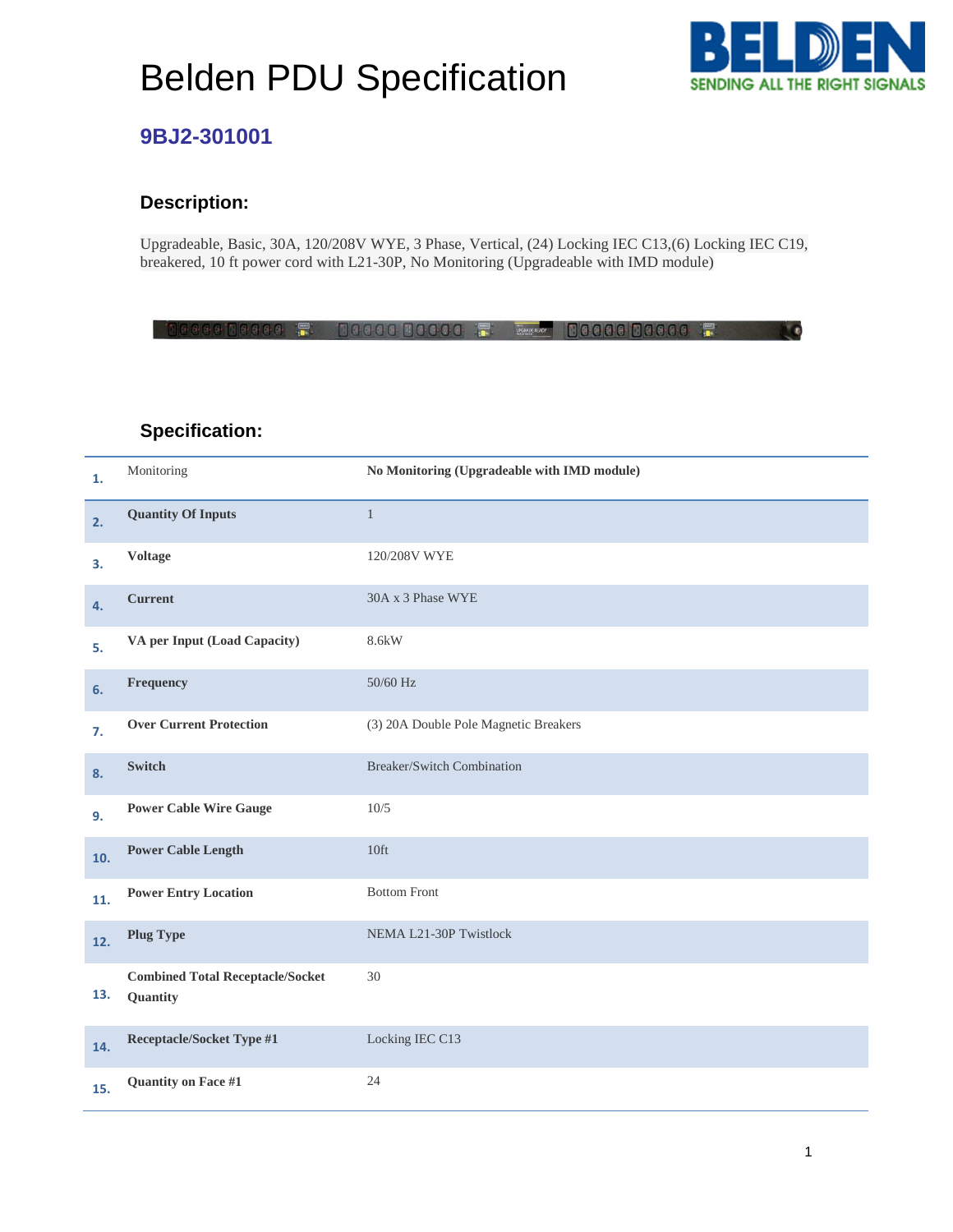# Belden PDU Specification



## **9BJ2-301001**

| 16. | <b>Quantity per Breaker and Phase</b><br><b>Combination #1</b>  | 8                                                                                                                            |
|-----|-----------------------------------------------------------------|------------------------------------------------------------------------------------------------------------------------------|
| 17. | Style #1                                                        | Individual                                                                                                                   |
| 18. | Voltage per Receptacle/Socket #1                                | 208V                                                                                                                         |
| 19. | Receptacle/Socket Type #2                                       | Locking IEC C19                                                                                                              |
| 20. | Quantity on Face #2                                             | 6                                                                                                                            |
| 21. | <b>Quantity per Breaker and Phase</b><br><b>Combination #2</b>  | $\overline{c}$                                                                                                               |
| 22. | Style #2                                                        | Individual                                                                                                                   |
| 23. | Voltage per Receptacle/Socket #2                                | 208V                                                                                                                         |
| 24. | <b>Continuous Operating Temperature</b><br>Range                | 50% derated operation: 45-60C / 113-140F (See product manual or quick-start guide for full<br>de-rated operating conditions) |
| 25. | <b>Continuous Operating Temperature</b><br>Range                | Full nameplate operation: 10-45C / 50-113F                                                                                   |
| 26. | <b>Heavy Steel -Black Powder Coat</b>                           | Yes                                                                                                                          |
| 27. | Configuration                                                   | 72in / 1832mm Vertical Rackmount                                                                                             |
| 28. | 7938 Vertical Mounting Bracket Kit                              | Yes                                                                                                                          |
| 29. | <b>Toolless Mounting Hardware - Center</b><br>to Center Spacing | 61.25in and 64.75in                                                                                                          |
| 30. | Made in the USA                                                 | Yes                                                                                                                          |
| 31. | <b>Product Warranty</b>                                         | Five Year                                                                                                                    |
| 32. | <b>Certification/Agency Approvals</b>                           | FCC Part 15 Class A Conformance                                                                                              |
| 33. | <b>Certification/Agency Approvals</b>                           | NOM-003-SCFI-2000                                                                                                            |
| 34. | <b>Certification/Agency Approvals</b>                           | RoHS Compliant                                                                                                               |